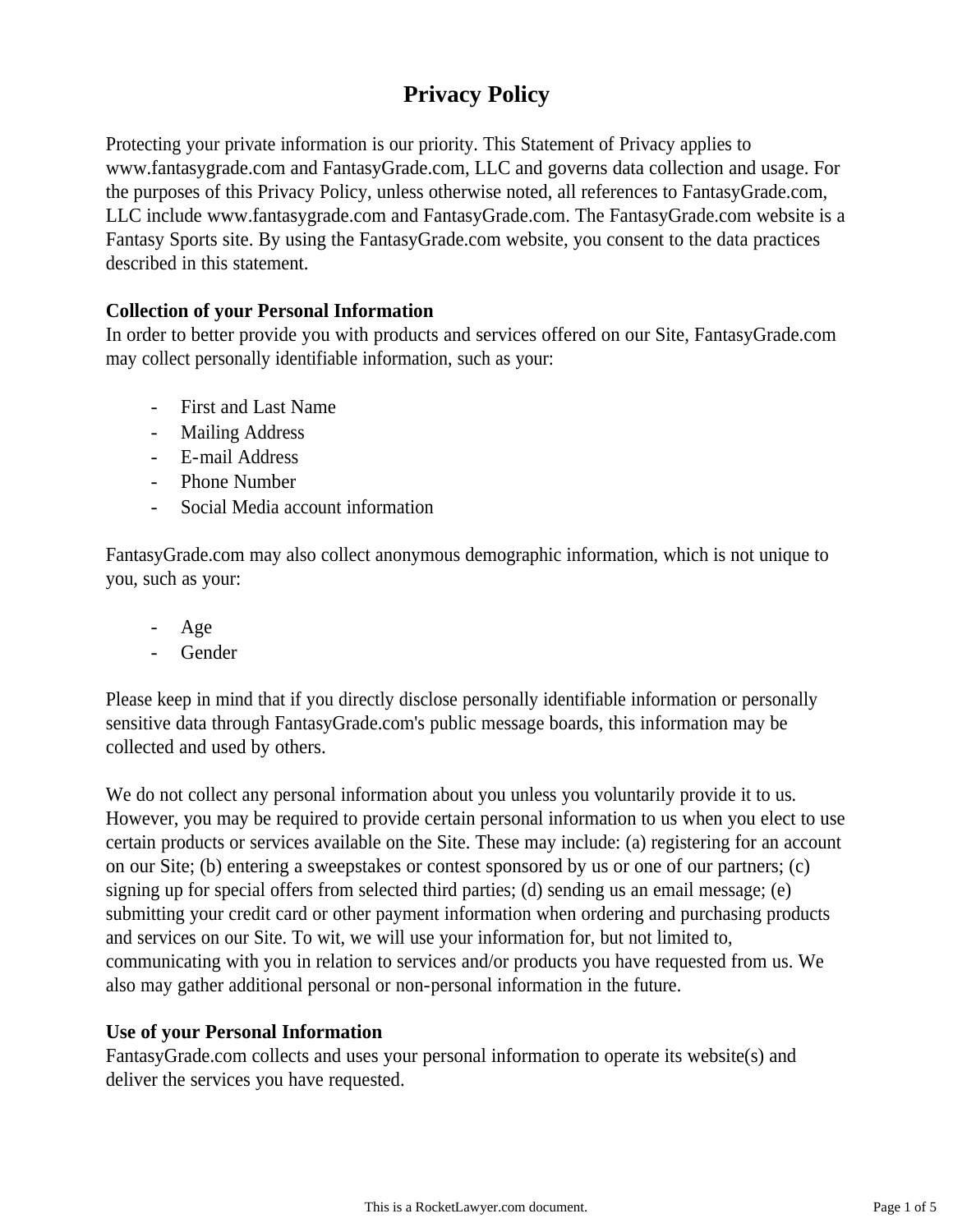FantasyGrade.com may also use your personally identifiable information to inform you of other products or services available from FantasyGrade.com and its affiliates.

### **Sharing Information with Third Parties**

FantasyGrade.com does not sell, rent or lease its customer lists to third parties.

FantasyGrade.com may, from time to time, contact you on behalf of external business partners about a particular offering that may be of interest to you. In those cases, your unique personally identifiable information (e-mail, name, address, telephone number) is transferred to the third party. FantasyGrade.com may share data with trusted partners to help perform statistical analysis, send you email or postal mail, provide customer support, or arrange for deliveries. All such third parties are prohibited from using your personal information except to provide these services to FantasyGrade.com, and they are required to maintain the confidentiality of your information.

FantasyGrade.com may disclose your personal information, without notice, if required to do so by law or in the good faith belief that such action is necessary to: (a) conform to the edicts of the law or comply with legal process served on FantasyGrade.com or the site; (b) protect and defend the rights or property of FantasyGrade.com; and/or (c) act under exigent circumstances to protect the personal safety of users of FantasyGrade.com, or the public.

### **Tracking User Behavior**

FantasyGrade.com may keep track of the websites and pages our users visit within FantasyGrade.com, in order to determine what FantasyGrade.com services are the most popular. This data is used to deliver customized content and advertising within FantasyGrade.com to customers whose behavior indicates that they are interested in a particular subject area.

# **Automatically Collected Information**

Information about your computer hardware and software may be automatically collected by FantasyGrade.com. This information can include: your IP address, browser type, domain names, access times and referring website addresses. This information is used for the operation of the service, to maintain quality of the service, and to provide general statistics regarding use of the FantasyGrade.com website.

# **Use of Cookies**

The FantasyGrade.com website may use "cookies" to help you personalize your online experience. A cookie is a text file that is placed on your hard disk by a web page server. Cookies cannot be used to run programs or deliver viruses to your computer. Cookies are uniquely assigned to you, and can only be read by a web server in the domain that issued the cookie to you.

One of the primary purposes of cookies is to provide a convenience feature to save you time. The purpose of a cookie is to tell the Web server that you have returned to a specific page. For example, if you personalize FantasyGrade.com pages, or register with FantasyGrade.com site or services, a cookie helps FantasyGrade.com to recall your specific information on subsequent visits. This simplifies the process of recording your personal information, such as billing addresses, shipping addresses, and so on. When you return to the same FantasyGrade.com website, the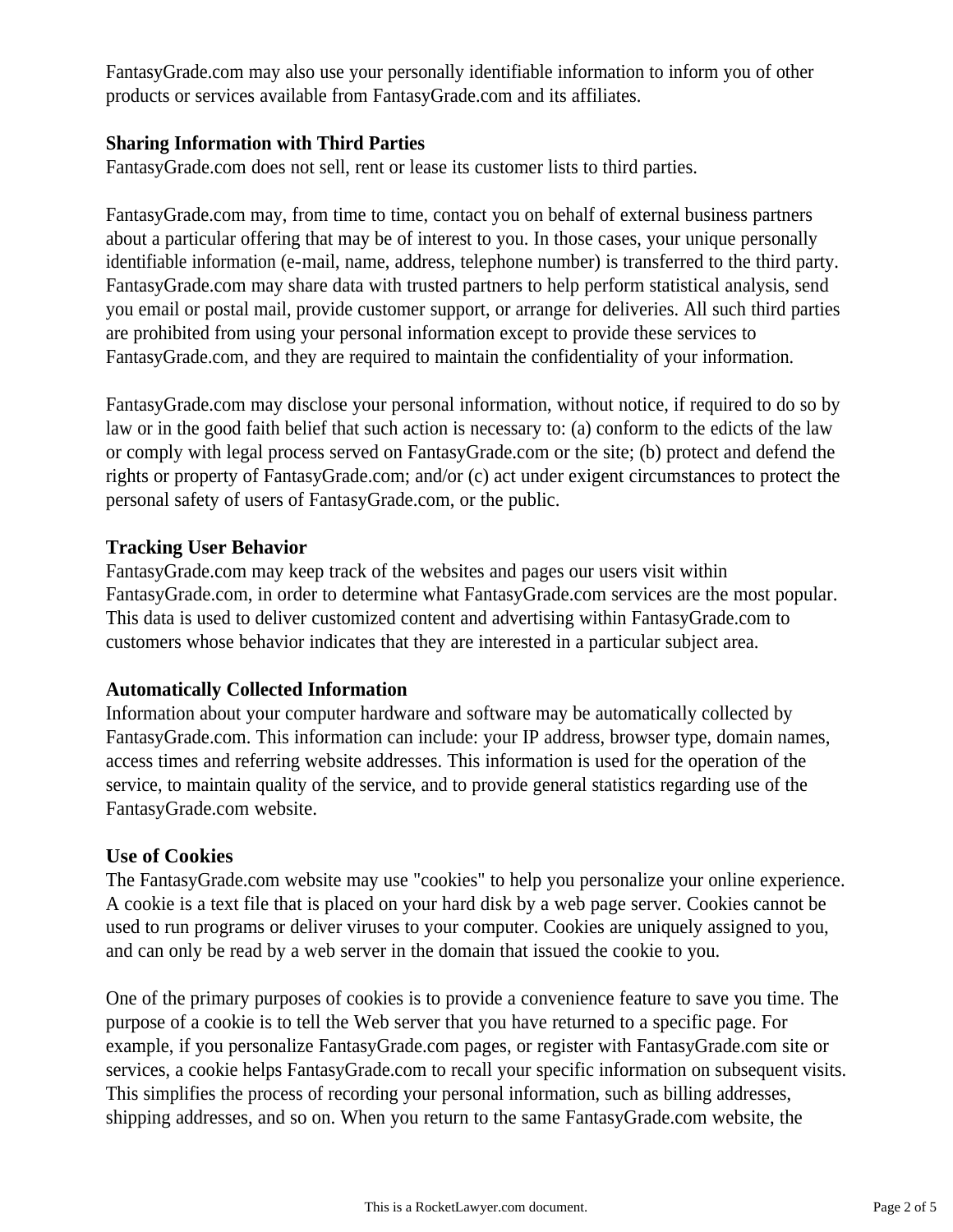information you previously provided can be retrieved, so you can easily use the FantasyGrade.com features that you customized.

You have the ability to accept or decline cookies. Most Web browsers automatically accept cookies, but you can usually modify your browser setting to decline cookies if you prefer. If you choose to decline cookies, you may not be able to fully experience the interactive features of the FantasyGrade.com services or websites you visit.

# **Links**

This website contains links to other sites. Please be aware that we are not responsible for the content or privacy practices of such other sites. We encourage our users to be aware when they leave our site and to read the privacy statements of any other site that collects personally identifiable information.

# **Security of your Personal Information**

FantasyGrade.com secures your personal information from unauthorized access, use, or disclosure. FantasyGrade.com uses the following methods for this purpose:

- SSL Protocol

When personal information (such as a credit card number) is transmitted to other websites, it is protected through the use of encryption, such as the Secure Sockets Layer (SSL) protocol.

We strive to take appropriate security measures to protect against unauthorized access to or alteration of your personal information. Unfortunately, no data transmission over the Internet or any wireless network can be guaranteed to be 100% secure. As a result, while we strive to protect your personal information, you acknowledge that: (a) there are security and privacy limitations inherent to the Internet which are beyond our control; and (b) security, integrity, and privacy of any and all information and data exchanged between you and us through this Site cannot be guaranteed.

# **Children Under Thirteen**

FantasyGrade.com does not knowingly collect personally identifiable information from children under the age of thirteen. If you are under the age of thirteen, you must ask your parent or guardian for permission to use this website.

# **Disconnecting your FantasyGrade.com Account from Third Party Websites**

You will be able to connect your FantasyGrade.com account to third party accounts. BY CONNECTING YOUR FANTASYGRADE.COM ACCOUNT TO YOUR THIRD PARTY ACCOUNT, YOU ACKNOWLEDGE AND AGREE THAT YOU ARE CONSENTING TO THE CONTINUOUS RELEASE OF INFORMATION ABOUT YOU TO OTHERS (IN ACCORDANCE WITH YOUR PRIVACY SETTINGS ON THOSE THIRD PARTY SITES). IF YOU DO NOT WANT INFORMATION ABOUT YOU, INCLUDING PERSONALLY IDENTIFYING INFORMATION, TO BE SHARED IN THIS MANNER, DO NOT USE THIS FEATURE. You may disconnect your account from a third party account at any time. Users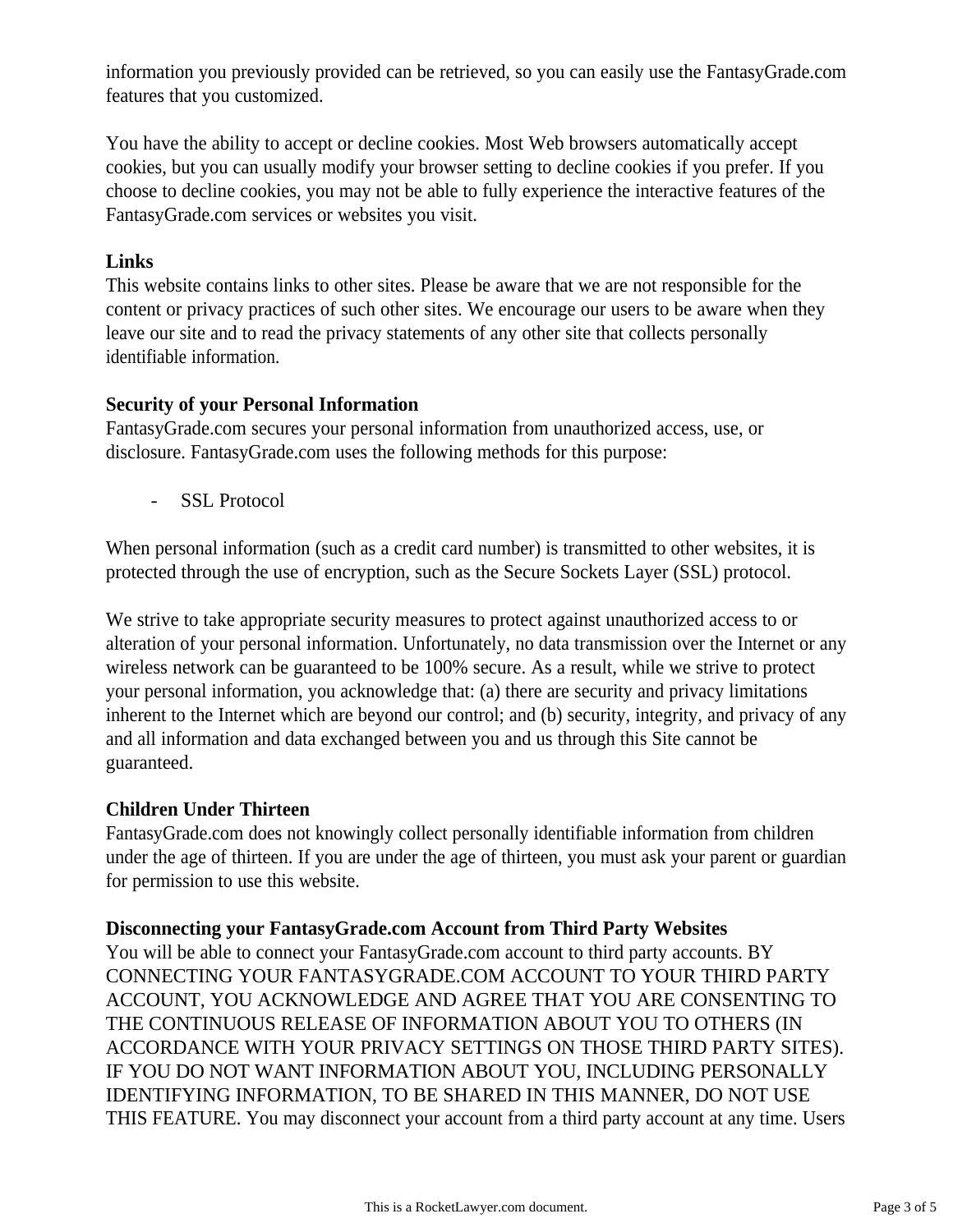may disconnect their accounts from third-party websites by removing the account names from their My Account page.

# **Opt-Out & Unsubscribe from Third Party Communications**

We respect your privacy and give you an opportunity to opt-out of receiving announcements of certain information. Users may opt-out of receiving any or all communications from third-party partners of FantasyGrade.com by contacting us here:

- Web page: http://www.fantasygrade.com/view/dsp\_myAccount.cfm
- Email: support@fantasygrade.com
- Phone:

### **E-mail Communications**

From time to time, FantasyGrade.com may contact you via email for the purpose of providing announcements, promotional offers, alerts, confirmations, surveys, and/or other general communication. In order to improve our Services, we may receive a notification when you open an email from FantasyGrade.com or click on a link therein.

If you would like to stop receiving marketing or promotional communications via email from FantasyGrade.com, you may opt out of such communications by Customers may unsubscribe from emails by clicking the unsubscribe link in the email or updating their email settings on their My Account page..

### **External Data Storage Sites**

We may store your data on servers provided by third party hosting vendors with whom we have contracted.

### **Changes to this Statement**

FantasyGrade.com reserves the right to change this Privacy Policy from time to time. We will notify you about significant changes in the way we treat personal information by sending a notice to the primary email address specified in your account, by placing a prominent notice on our site, and/or by updating any privacy information on this page. Your continued use of the Site and/or Services available through this Site after such modifications will constitute your: (a) acknowledgment of the modified Privacy Policy; and (b) agreement to abide and be bound by that Policy.

### **Contact Information**

FantasyGrade.com welcomes your questions or comments regarding this Statement of Privacy. If you believe that FantasyGrade.com has not adhered to this Statement, please contact FantasyGrade.com at:

FantasyGrade.com, LLC 11468 Marketplace Dr N Ste 600 Champlin, Minnesota 55316

Email Address: